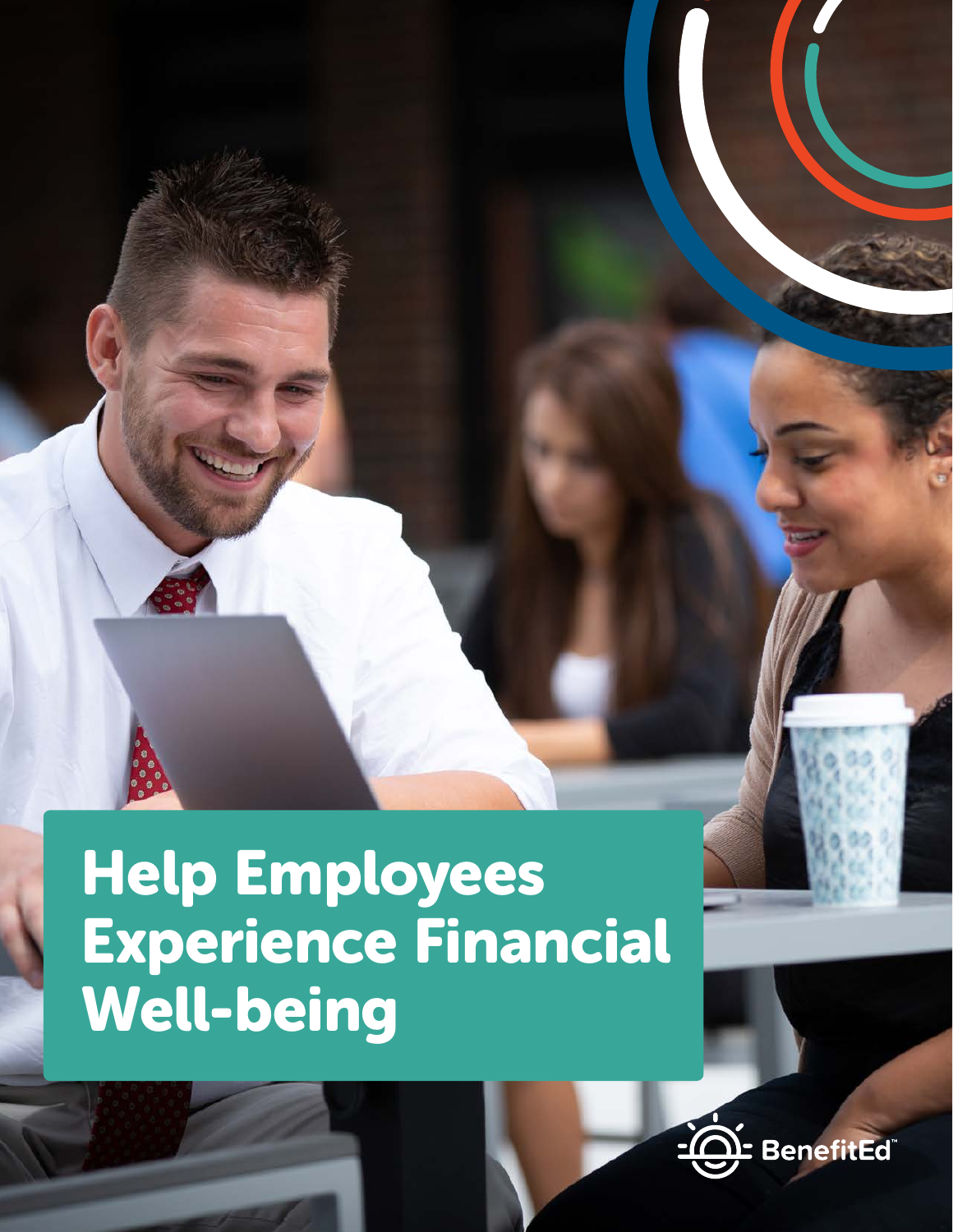# **American adults face a complex problem: Pay off debt or save for retirement.**

People have many reasons why they don't put money away for their golden years. Two common explanations are a lack of awareness of their retirement needs and their obligations to paying off personal debts, especially student loans. Increasingly, employers are stepping up efforts to help employees by offering financial well-being programs, including the Employee Choice benefit.



# **1 in 3 Americans aren't saving for retirement**

Only two-thirds of American adults are saving for retirement, but often they're not saving enough. A recent survey found that 56 percent of Americans had only \$10,000 saved for retirement. And 33 percent have saved nothing.

"Employees are financially stressed, which can impact their work productivity," says Jim Kais, senior vice president, retirement plans for Ameritas Life Insurance Corp. "Often it's because they are burdened with student loan debts." For many people, the monthly student loan payments are equivalent to a home mortgage payment. The rest of their paycheck has to cover monthly living expenses, with nothing left to put toward retirement savings.

## **Ease the burden of student loans**

"Employee financial well-being is a concern that is top of mind for many employers," Kais states. "Employees who are paying off student loans can lose years of retirement savings opportunities. For Millennials, that could be at least 10 years of savings."

"Older employees also struggle financially because they've incurred student loans to pursue graduate degrees, training for different careers, or they're helping their children with college expenses," adds Scott Gubbels, executive director, tax and corporate ventures for Nelnet.

# **The Congressional Budget Office estimates that \$1.27 trillion in new federal student loans will be added between 2018 and 2028.**

The Federal Reserve reports that more than 44 million people collectively owe \$1.5 trillion in student loans. About 65 percent of the debt belongs to people under age 40, who owe \$37,172 each. At least 6.8 million people ages 40 to 49 on average owe \$33,765 each. The Congressional Budget Office estimates that \$1.27 trillion in new federal student loans will be added between 2018 and 2028.



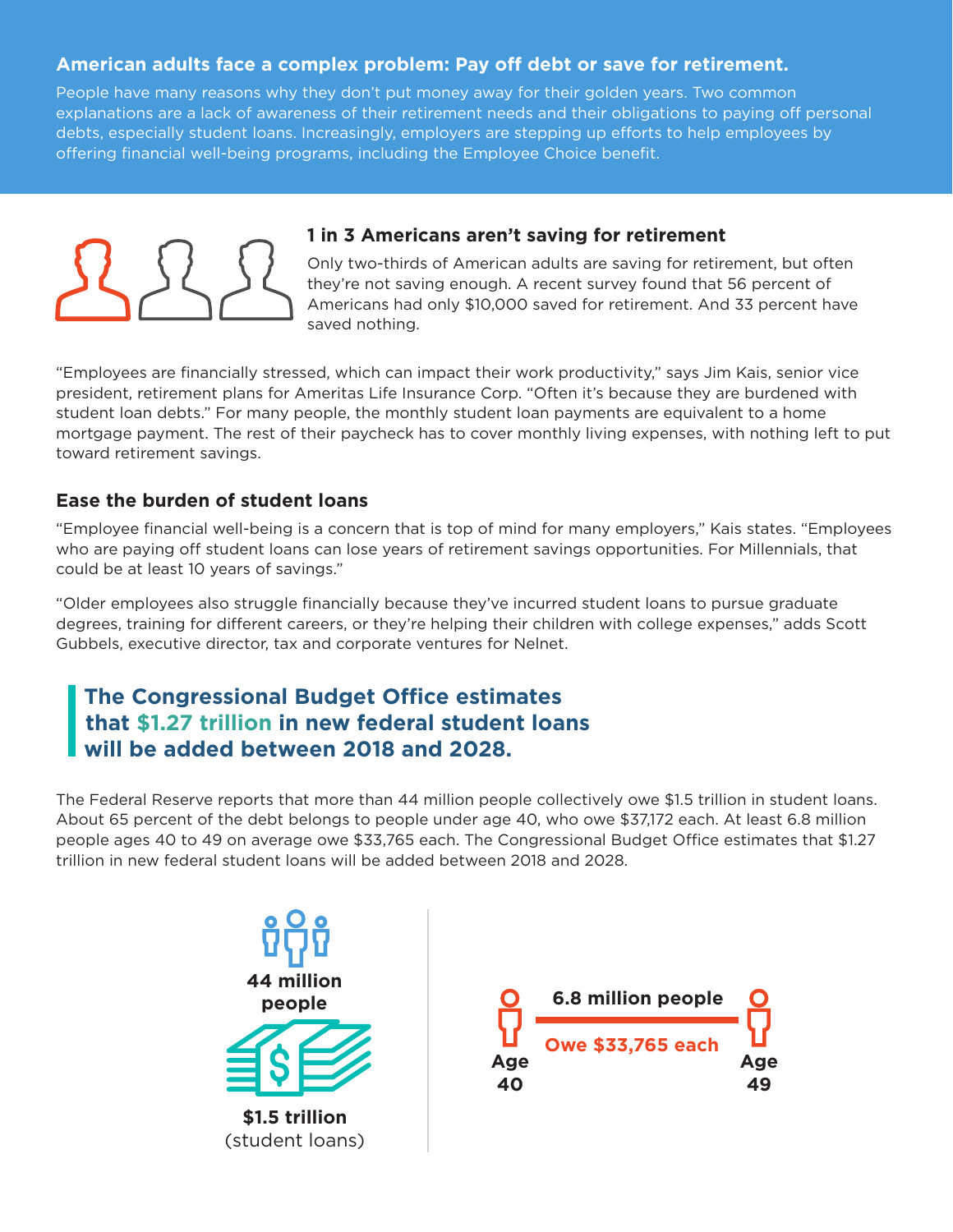### **Focus on financial well-being**

There are many ways employers can help employees improve their financial well-being. "It starts by having a forward-thinking plan to make it easier for employees to save for retirement," Kais explains. Employers should understand their employees' financial struggles, and then develop a strategy to offer services, programs, and benefits that meet those needs. "Focusing on financial well-being is a tangible way employers can make a difference in employees' lives," Gubbels adds.

**Most employees save for retirement through employer-sponsored programs. If employees don't sign up for retirement plan options at work, few will save on their own for their senior years.**

#### **Develop a customized strategy**

Employees need a flexible strategy with programs that can be customized to employees' needs. Employers should work with a financial expert who understands their goals and those of their employees'.

Most employees save for retirement through employer-sponsored programs. "If employees don't sign up for retirement plan options at work, few will save on their own for their senior years," Kais explains. "Employers need to offer a range of options to help employees pay off debt while also saving for retirement."

For years, employers have offered matching contributions to retirement funds. But nearly 66 percent of employees are not saving money in a 401(k) plan. Studies show that employees leave \$24 billion in 401(k) matches on the table each year.

**The Employee Choice plan allows employers to stretch their benefits because they don't have to adjust the budget they've already set aside for matching contributions.**



#### **Employee Choice offers a new twist**

Employee Choice, exclusively offered by BenefitEd through a joint venture of Ameritas and Nelnet, helps employees make full use of their employers' matching programs by applying unused dollars to help pay down student loan debt.

"Most employers want to assist employees with financial concerns, but they don't have budget resources," Gubbels says. "The Employee Choice plan allows employers to stretch their benefits because they don't have to adjust the budget they've already set aside for matching contributions."

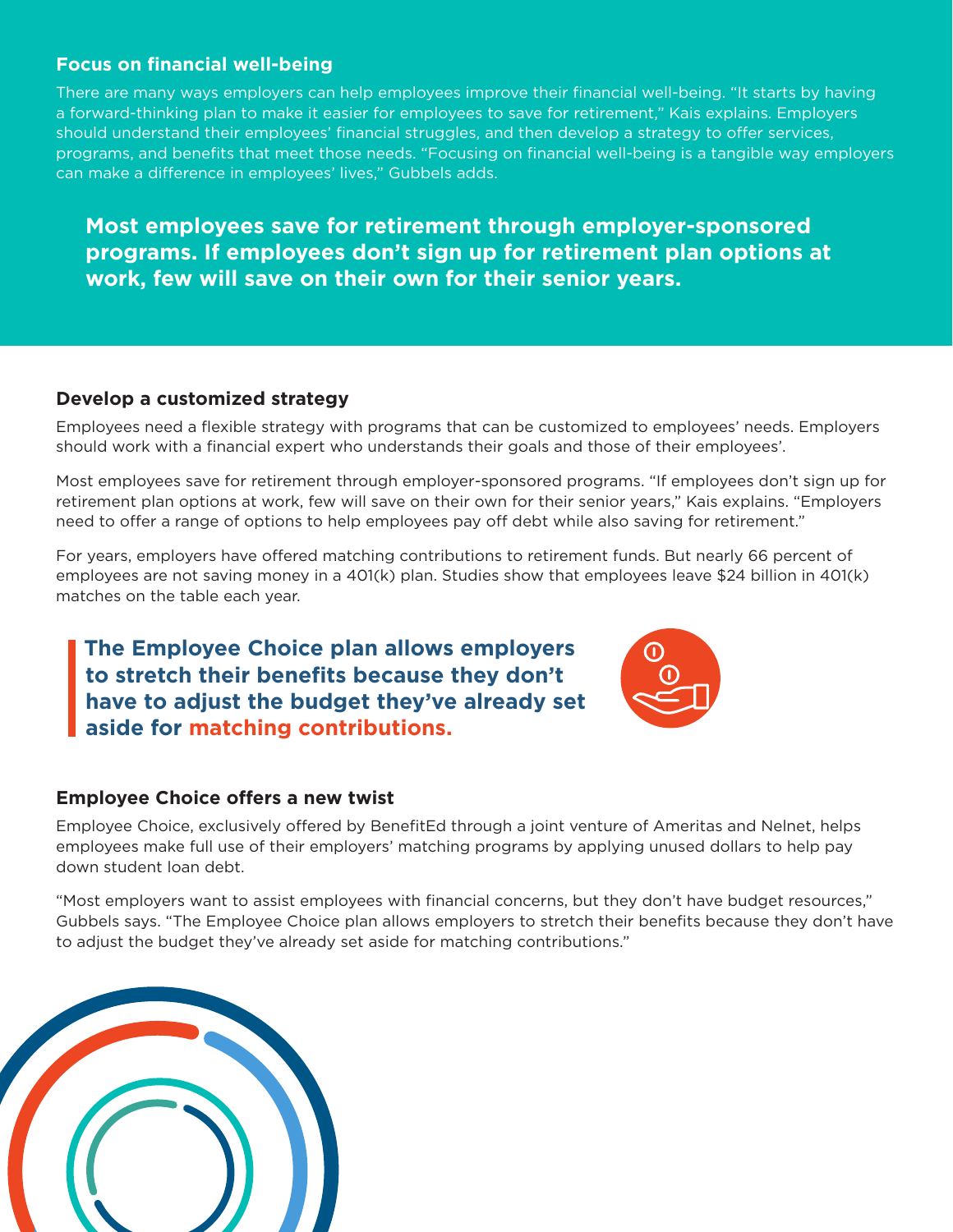

# **Employee Choice is an equitable benefit option for all employees.**

Employee Choice is an equitable benefit option for all employees. Employees without student loans can designate employer matching funds to retirement plans. Other employees with student loans can apply employer matching funds toward paying off these debts. Or, they can split the match by paying some toward their loan debt and put the rest into a retirement savings plan. "It ends up being a win for all employees," Gubbels explains.

You may have heard about the recent Internal Revenue Service private letter ruling having to do with retirement plans and student loan repayment. The IRS approved one employer's tax-deferred program to help offset student loan costs. Under this plan, when employees contribute at least 2 percent of compensation toward their student loan debt, the company will make a matching contribution equal to 5 percent of compensation toward the employee's 401(k) plan.

"Employers considering this idea will need legal assistance to amend their 401(k) plan benefits. And they will have additional administrative responsibilities to track these payments," Gubbels says.

#### **In contrast, Employee Choice**

- is easier to administer
- fits with the structure of existing retirement benefits; employers' plans don't need to change

For employers who want to pursue something like this new IRS option, BenefitEd can handle the administrative work for a seamless implementation of the benefit.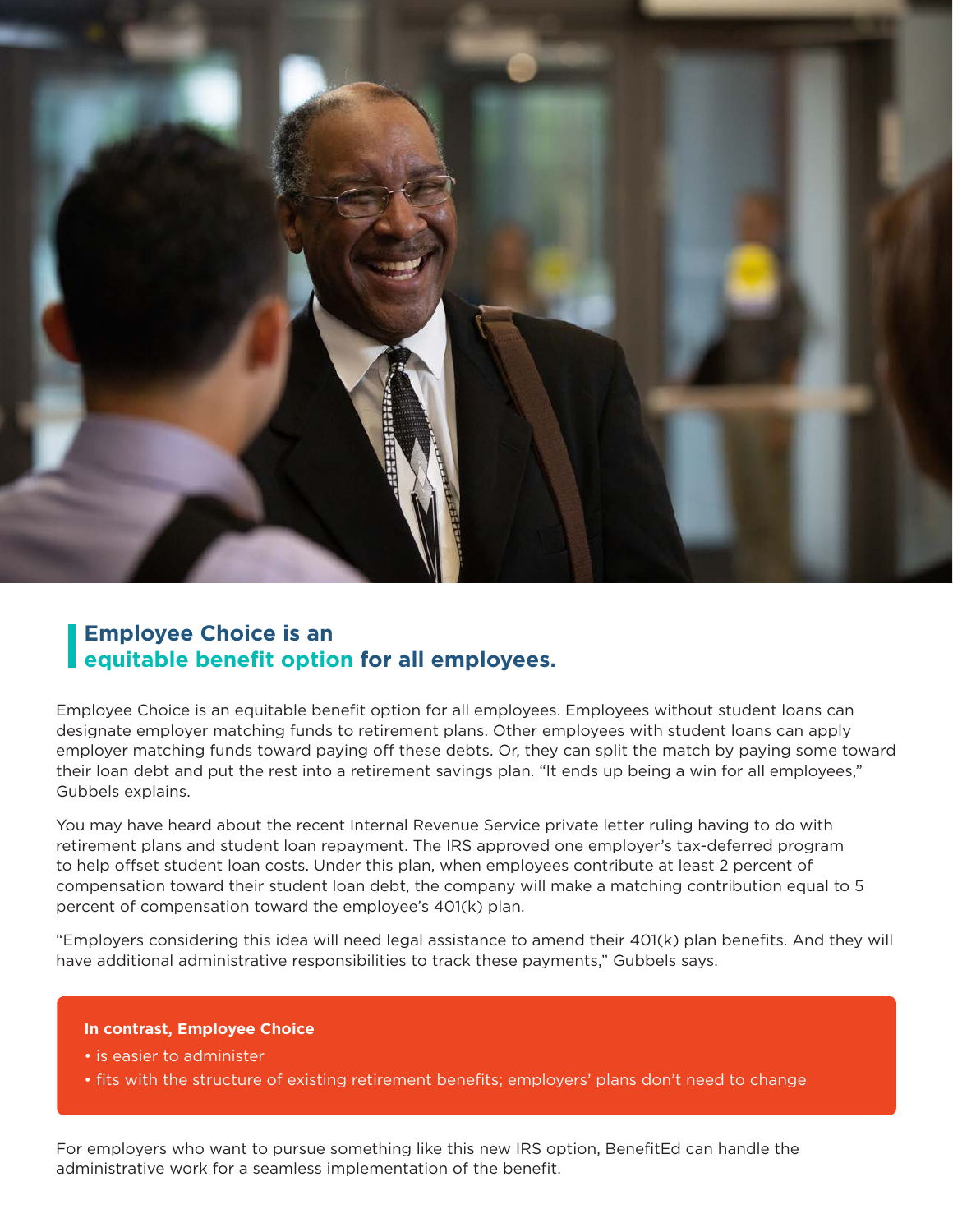

**92 percent of employees with student loans would take advantage of an employer contribution program similar to a 401(k) match.**

#### **Employee Choice is a competitive advantage**

A study by American Student Assistance found that 92 percent of employees with student loans would take advantage of an employer contribution program similar to a 401(k) match. Employee Choice and BenefitEd programs provide a competitive edge for employers. "These benefits help attract employees to jobs. When workers get engaged with their work and these benefit programs, they decide to stay," Gubbels says.

# **Employees want financial help**

Workers want employers to help them with retirement planning. But often employers don't provide the right financial tools. Research shows that many employers assume that workers don't want to think about retirement until they are older. In contrast, only 40 percent of employees agreed with this idea. "One way employers can assist employees is to offer several financial programs, along with financial counseling assistance, so employees can make decisions that are best for them," Kais explains.